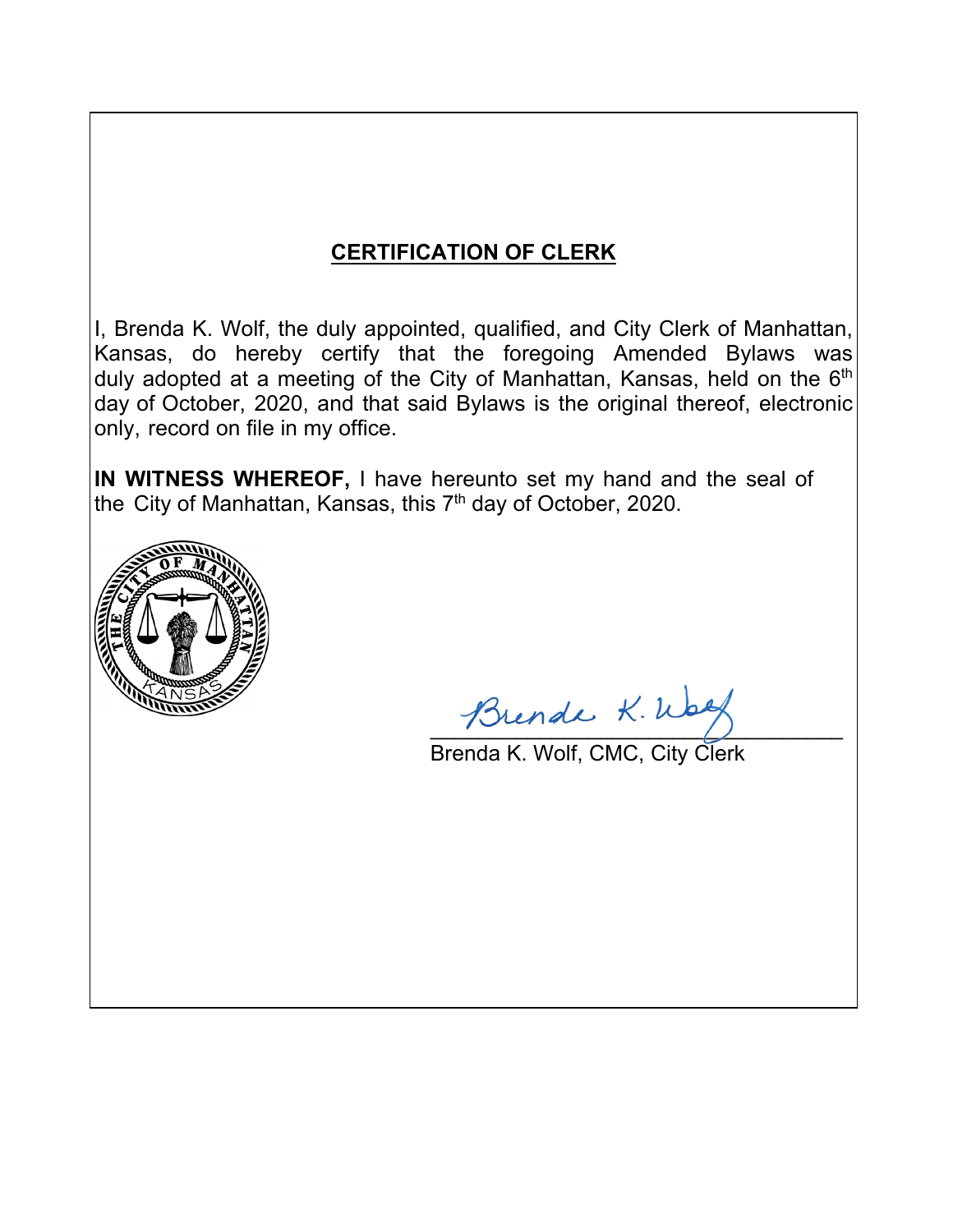## **BYLAWS OF THE CITY OF MANHATTAN, KANSAS, AIRPORT ADVISORY BOARD**

This Board shall exist in accordance with the Code of Ordinances of the City of Manhattan, Chapter 7, Article II.

#### **ARTICLE I** NAME

The name of this Board shall be the City of Manhattan, Kansas, Airport Advisory Board.

#### **ARTICLE II FUNCTIONS**

The functions of the Airport Advisory Board shall be as follows:

- 1. Render an annual written report to the governing body. The report will include an evaluation of the City's airport policies and practices for the previous year from a citizen's point of view. The chair shall be responsible for rendering the report;
- 2. Aid and advise the governing body, city manager and airport director in establishing airport policies, planning, capital improvements, negotiation of major contracts, and in any other matters that the governing body, city manager and airport director request;
- 3. Aid the City in developing community awareness of airport operations, policies and needs;
- 4. Upon request by the City, assist in the preparation of the annual budget for the airport;
- 5. Undertake any specific short term projects which the governing body, city manager or airport director may request.

## **ARTICLE III**

## **COMPOSITION**

SECTION 1: The Airport Advisory Board shall be composed of eleven (11) members drawn from a broad cross section of the region interested in the development of aviation in the City and surrounding area. Two (2) of the members of the Board shall be active pilots. The mayor shall consider the recommendations of:

1. The Commanding General of Fort Riley, Kansas, as to one position on the Board;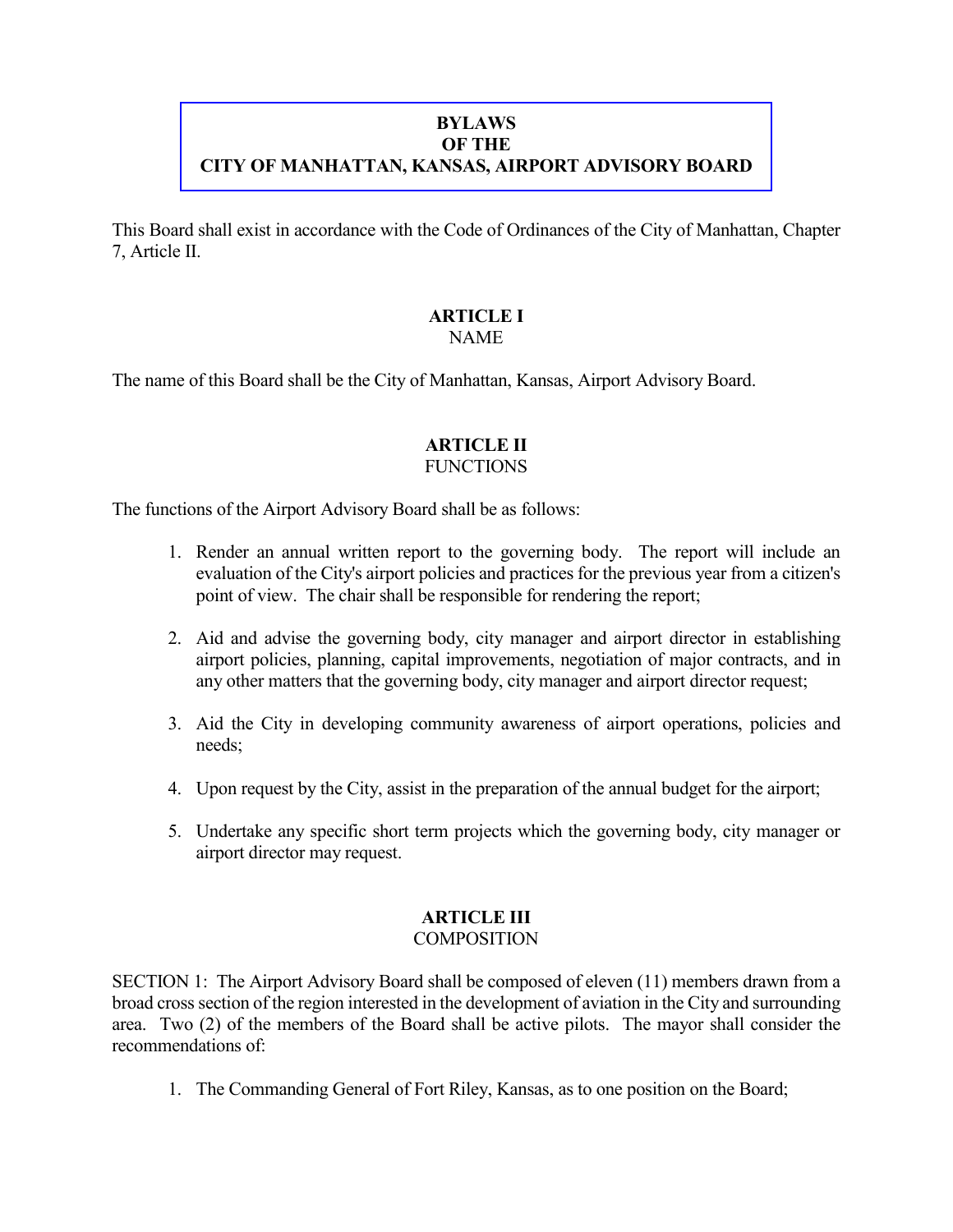- 2. The President of Kansas State University as to one position on the Board; and
- 3. The Manhattan Chamber of Commerce as to one position on the Board.
- 4. The Mayor of Junction City, Kansas, as to one position on the board.
- 5. The Pottawatomie County Commission, as to one position on the board.

SECTION 2: The members of the Airport Advisory Board shall be appointed by the mayor with the advice and consent of the governing body.

SECTION 3: Six (6) members of the Board shall at all times constitute a quorum.

## **ARTICLE IV** TERM OF OFFICE

SECTION 1: The term of appointment of the members of the Board shall be for a three-year period.

SECTION 2: Whenever a person is appointed to fill a position on the Board that has become vacant because of a resignation, termination or other vacation, such appointment shall be only for the unexpired portion of the term.

SECTION 3: The members of the Board, while appointed for a term for the convenience of the City, shall serve in that term at the pleasure of the governing body. Any member of the Airport Advisory Board may be removed by the governing body without notice or hearing. If a Board member is absent, without appropriate reason, from 25 percent or more of the regularly scheduled meetings within any 12-month period, the Board may make a recommendation to the governing body, by majority vote, that the governing body remove the member from the Board for his/her remaining term.

SECTION 4: The airport director shall serve as an ex officio member of the Airport Advisory Board without a vote.

#### **ARTICLE V OFFICERS**

SECTION 1: The officers of the Board shall be Chair, Vice-Chair, and other officers deemed necessary by the Board.

SECTION 2: At the regular July meeting, the officers shall be elected by majority vote of the Board to serve for a one-year term. If an officer leaves office, the first order of business at the next meeting shall be for the Board to elect a replacement officer.

SECTION 3: The duties of the officers shall be as follows: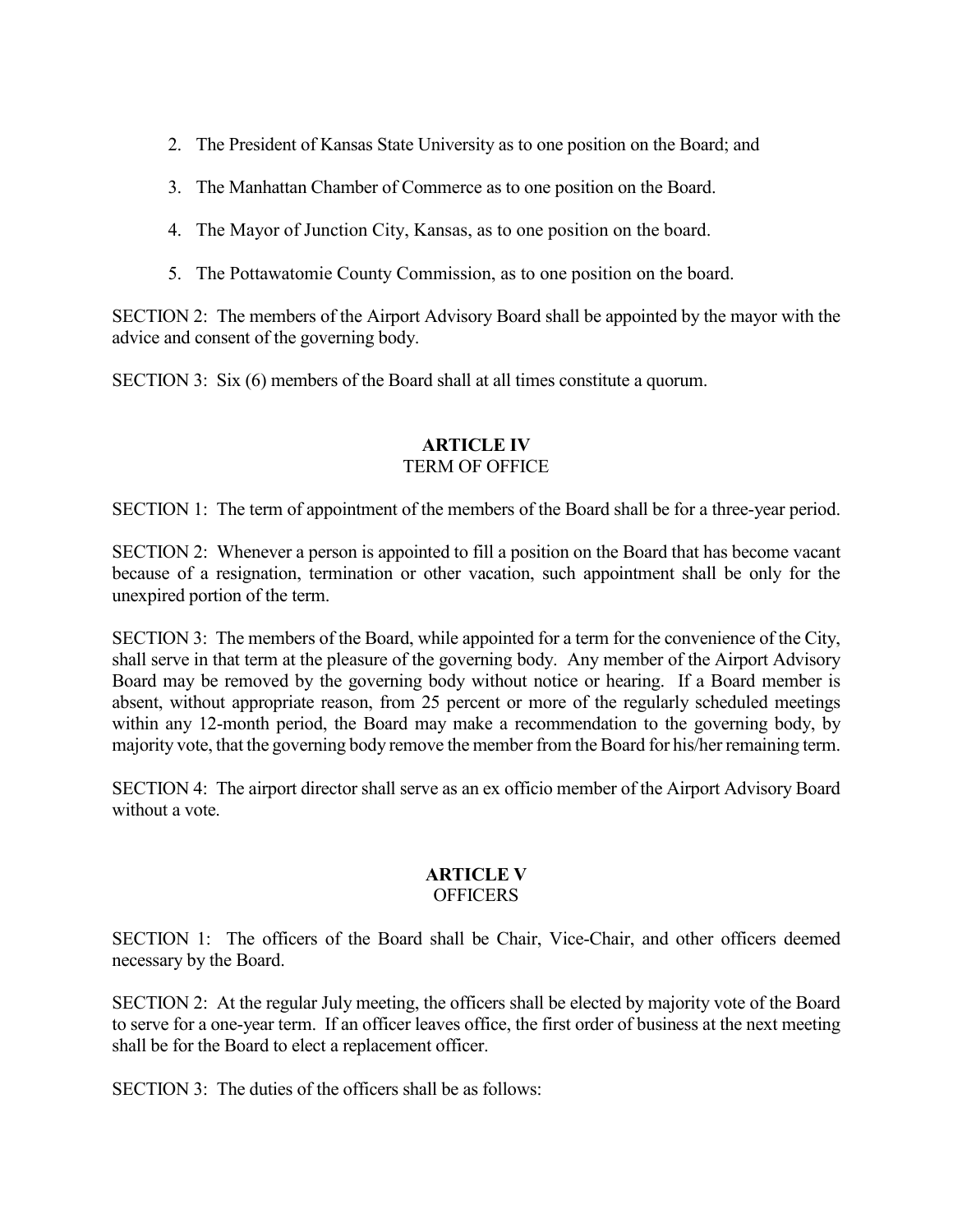- A. The Chairperson shall preside at the meetings, sign the documents of the Board, and have the other powers and duties set forth in these Bylaws.
- B. The Vice-Chairperson shall assume the powers and duties of the Chairperson in the event of his/her absence or inability to serve for any reason.
- C. The Ex officio will appoint a representative to run the meeting if both the Chairperson and Vice-Chairperson are absent.

## **ARTICLE VI MEETINGS**

SECTION 1: The regular meetings of the Board shall be held monthly at a time and place specified by the Chair, with the approval of the Airport Director.

SECTION 2: The board may hold additional public meetings upon the call of the Chairperson or upon written request from three or more members of the Board. Except in cases of emergency, a notice of not less than twenty-four (24) hours shall be given.

SECTION 3: All meetings of the Board shall provide for public attendance and access as required by the Kansas Open Meetings Act (KOMA) and the Americans with Disabilities Act. The Airport Director shall notify the City Clerk's Office of the time and location of all meetings, and the City Clerk's Office shall do what is necessary to ensure proper public notice per KOMA.

SECTION 4: Minutes of the meetings of the airport advisory board shall be kept and copies of such minutes shall be promptly furnished to the governing body, city manager and airport manager.

# **ARTICLE VII**

## **COMMITTEES**

SECTION 1: The formation of committees may be necessary to accomplish specific goals and objectives. The committee will be appointed by the Chair, and it may include ex officio members.

SECTION 2: All committees shall submit a written report to all Board members at least twenty-four (24) hours (except in cases of emergency) prior to the scheduled meeting of the next Board meeting at which discussion and action will take place.

SECTION 3. The meeting of any committee of the Board must provide for public attendance and access as required by the Kansas Open Meetings Act (KOMA) and the Americans with Disabilities Act. The Airport Director shall notify the City Clerk's Office of the time and location of all subcommittee meetings, and the City Clerk's Office shall do what is necessary to ensure proper public notice per KOMA.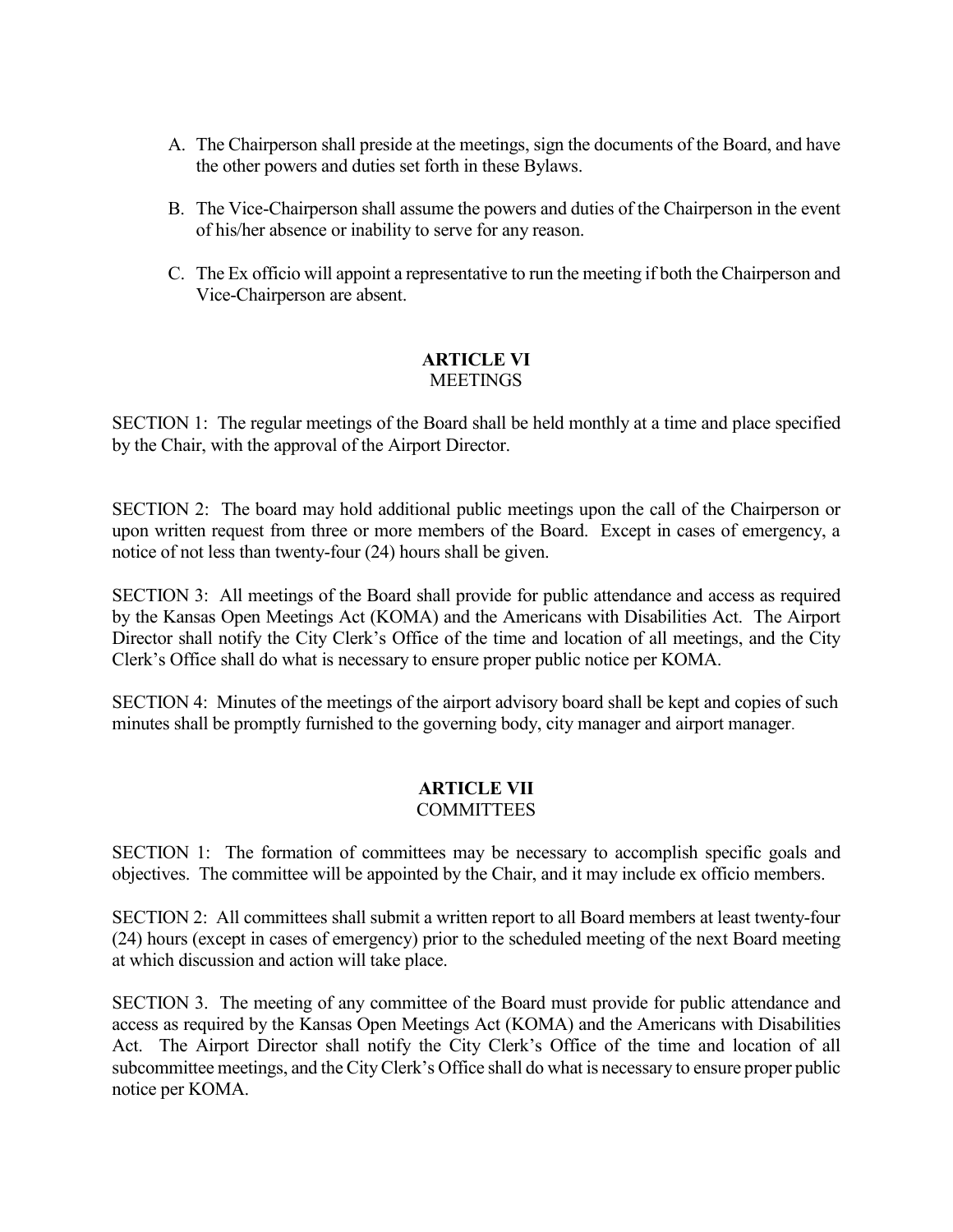## **ARTICLE VIII** PUBLIC PARTICIPATION AT MEETINGS

The City permits public participation at Board meetings and committee meetings, subject to the following:

SECTION 1: The Board or the committee shall establish open public comment as a separate item of business. The public shall be permitted to speak on a matter related to the Board's business that is not on that meeting's agenda, subject to the rules of decorum.

SECTION 2: Public comment on any item shall conform to the following procedural rules and rules of decorum, which shall be communicated to the public in some form, which may include printing the rules on the meeting agenda, or informing any members of the public present at the meeting.

- A. A member of the public may only speak on an item one time per meeting.
- B. A member of the public shall not speak for more than five minutes on the item. A speaker may not combine his/her time with another speaker's time. Provided that, if more than ten (10) members of the public wish to speak on any one item, the Chairperson, or a majority of the Board, may reduce the time of each citizen based upon the number of people wishing to speak and the amount of meeting time available.
- C. When called upon to speak, the speaker should state his/her name, residential address, and, if applicable, organization he/she represents. Only one speaker may be speak at a time.
- D. The speaker may not read a written document of another person; such document may instead by submitted to the City staff liaison prior to the meeting to distribute to the Board. However, this provision shall not limit the representative of any group from reading a statement of the group that represents their position(s).
- E. The speaker's comments should be directed to the body as a whole and should not be directed to individual members. No personal, slanderous, profane, obscene, or threatening remarks are permitted.
- F. The speaker may not engage in debate with audience members during his/her comments or make personal comments toward audience members.
- G. The speaker may not utilize the City computer to access the Internet or to plug in their personal flash drive into the City computer.
- H. The purpose of public comment at a Board meeting is for the Board to receive the individual's input. The Board and/or City staff may choose not to respond to the public comment or questions, and may instead take the matter under advisement, refer to City staff, or schedule the item for discussion at a future meeting.
- I. The Chairperson may warn any member of the public who is not in compliance with the public comment rules and any continued non-compliance may result in the speaker's revocation of his/her speaking privileges at the meeting.
- J. If an individual with a disability (as defined by federal law) would like to request a reasonable accommodation (as defined by federal law) from the application of any provision of the public speaker rules, the individual should contact the City staff liaison at least three (3) business days prior to the meeting.